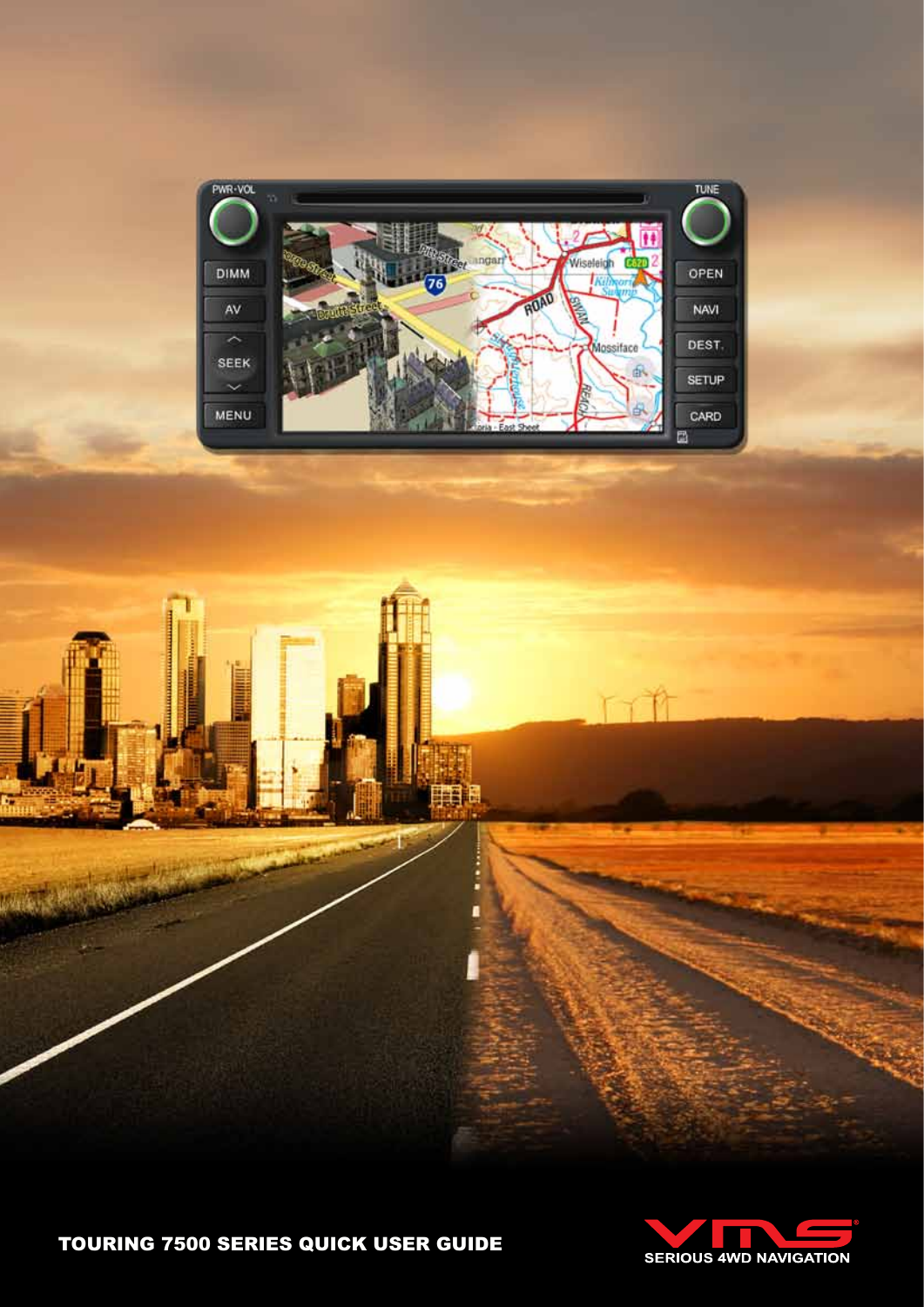**INTENTIONALLY LEFT BANK**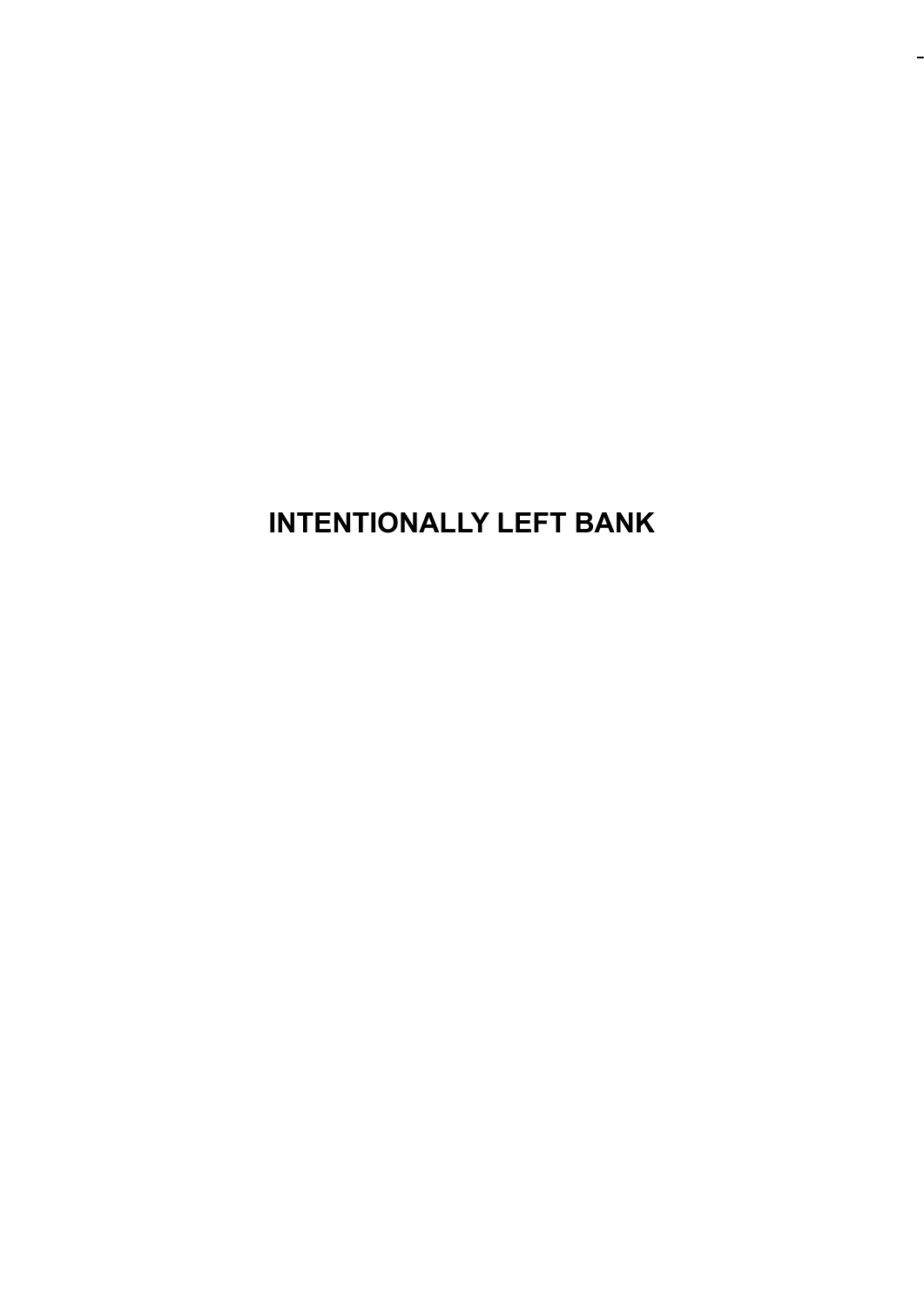

# **CONTENTS**

| 4                       |
|-------------------------|
| 5                       |
| 5                       |
| 6                       |
| 7                       |
| $\overline{\mathbf{z}}$ |
| $\overline{\mathbf{z}}$ |
| $\overline{7}$          |
| $\overline{7}$          |
| 8                       |
| 8                       |
| 8                       |
| 9                       |
| 9                       |
|                         |
|                         |
|                         |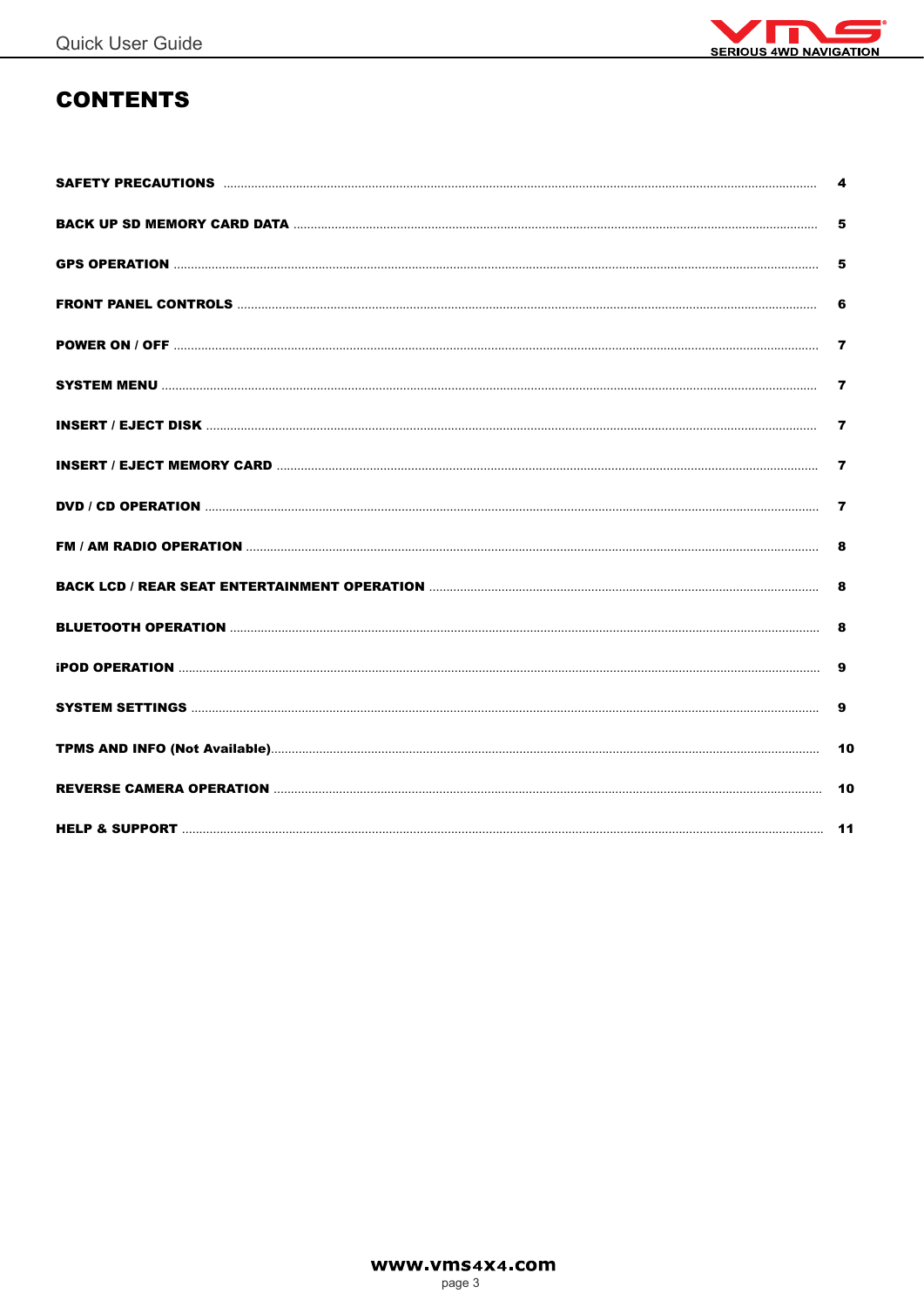

# SAFETY PRECAUTIONS

# WARNING

This symbol means important instructions. Failure to heed them can result in serious injury or death.

#### INSTALL THE PRODUCT CORRECTLY SO THAT THE DRIVER CANNOT WATCH TV / VIDEO UNLESS THE VEHICLE HAS STOPPED AND THE PARKING BRAKE IS APPLIED.

It is dangerous for the driver to watch the TV/Video while driving the vehicle. The driver may be distracted from looking ahead and an accident could occur. If the product is not installed correctly, the driver will be able to watch the TV/Video whilst driving the vehicle and may be distracted from looking ahead causing an accident. The driver or other people could be severely injured.

#### DO NOT OPERATE ANY FUNCTIONS THAT CAN CAUSE DISTRACTIONS WHILE DRIVING.

Any function that requires your prolonged attention should only be performed after coming to a complete stop. Always stop the vehicle in a safe location before performing these functions. Failure to do so may result in an accident.

#### KEEP SMALL OBJECTS OUT OF THE REACH OF CHILDREN.

Swallowing Small objects may result in serious injury. If swallowed, consult a physician immediately.

#### DO NOT DISASSEMBLE OR ALTER THE PRODUCT.

Doing so may result in an accident, fire or electric shock.

#### DO NOT USE THIS PRODUCT FOR MOBILE 12V APPLICATIONS.

Use of this product other than its designed application, may result in fire, electric shock or other injury.

USE ONLY IN CARS WITH A 12 VOLT NEGATIVE GROUND. (Check with your dealer if you are not sure.) Failure to do so may result in fire, etc.

DO NOT BLOCK VENTS OR RADIATOR PANELS. Doing so may cause heat to build up inside and may result in fire.

MINIMISE DISPLAY VIEWING WHILE DRIVING. Viewing the display may distract the driver from looking ahead of the vehicle and cause an accident.

DO NOT WATCH VIDEO / TV WHILE DRIVING. Watching the video may distract the driver from looking ahead of the vehicle and cause an accident.

KEEP THE VOLUME AT A LEVEL WHERE YOU CAN STILL HEAR OUTSIDE NOISE WHILE DRIVING.

Failure to do so may result in an accident.

#### HALT USE IMMEDIATELY IF A PROBLEM OCCURS.

Failure to do so may cause personal injury or damage to the product. Return it to your authorised VMS dealer or the nearest VMS Service Centre for repairing.

#### DO NOT PLACE HANDS, FINGERS OR FOREIGN OBJECTS IN INSERTION SLOTS OR GAPS.

Doing so may result in personal injury or damage to the product.

#### DO NOT MIX NEW BATTERIES WITH OLD BATTERIES. INSERT WITH THE CORRECT BATTERY POLARITY.

When inserting the batteries, be sure to observe proper polarity  $(+)$  and  $-)$ as instructed. Rupture or chemical leakage from the battery may cause fire or personal injury.

#### Product Cleaning

Use a soft dry cloth for periodic cleaning of the product. For more severe stains, please dampen the cloth with water only. Anything else has the chance of dissolving the paint or damaging the plastic.

#### **Temperature**

Be sure that the temperature inside the vehicle is between 0°C (+32°F) and +45°C (+113°F) before turning your unit on.

#### Moisture Condensation

You may notice the disc playback sound wavering due to condensation. If this happens, remove the disc from the player and wait about an hour for the moisture to evaporate.

#### Damaged Disc

Do not attempt to play cracked, warped, or damaged discs. Playing a bad disc could severely damage the playback mechanism.

#### Maintenance

If you are experiencing problems, do not attempt to repair the unit yourself. Return it to your VMS dealer.

#### Never Attempt the Following:

Do not grip or pull out the disc while it is being pulled back into the player by the automatic reloading mechanism.

Do not attempt to insert a disc into the unit when the unit power is off. Doing so may cause damage to the DVD / CD mechism.



#### Inserting Discs

Your player accepts only one disc at a time for playback. Do not attempt to load more than one disc.

Make sure the label side is facing up when you insert the disc.

Your player will automatically eject any disc that is inserted incorrectly. If the player continues to eject a correctly inserted disc, push the Power button. Playing a disc while driving on a very bumpy road may result in skips, but this will not scratch the disc or damage the player.

#### Irregular Shaped Discs

Be sure to use round shaped discs only for this unit and never use any special shaped discs. Use of special shaped discs may cause damage to the mechanism.



#### New Discs

As a protective measure to prevent the Disc from jamming, the DVD player will automatically eject discs with irregular surfaces or which have been inserted incorrectly. When a new disc is inserted into the player and ejected after initial loading, using your finger, feel around the inside of the centre hole and outside edge of the disc. If you feel any small bumps or irregularities, this could inhibit proper loading of the disc. To remove the bumps, rub the inside edge of the hole and outside edge of the disc with a ball-point pen or other such instrument, then insert the disc again.



#### Correct Handling

Do not drop the disc while handling. Hold the disc so you will not leave fingerprints on the surface. Do not affix tape, paper, or gummed labels to the disc. Do not write on the disc.



#### Disc Cleaning

Fingerprints, dust, or soil on the surface of the disc could cause the DVD player to skip. For routine cleaning, wipe the playing surface with a clean, soft cloth from the centre of the disc to the outer edge. If the surface is heavily soiled, dampen a clean, soft cloth in a solution of mild neutral detergent before cleaning the disc.

#### Using compact discs (CD/CD-R/CD-RW)

If you use unspecified compact discs, correct performance cannot be guaranteed. You can play CD-Rs (CD-Recordable)/CD-RWs (CD Re Writable) which have been recorded only on audio devices.

You can also play CD-Rs/CD-RWs containing MP3/WMA formatted audio files. • Some of the following discs may not play on this unit:

Flawed discs, discs with fingerprints, discs exposed to extreme temperatures or sunlight (e.g., left in the car or in unit), discs recorded under unstable conditions, discs on which a recording failed or a re-recording was attempted, copy protected CDs which do not conform to the audio CD industry standard.

• Use discs with MP3/WMA files written in a format compliant with this unit.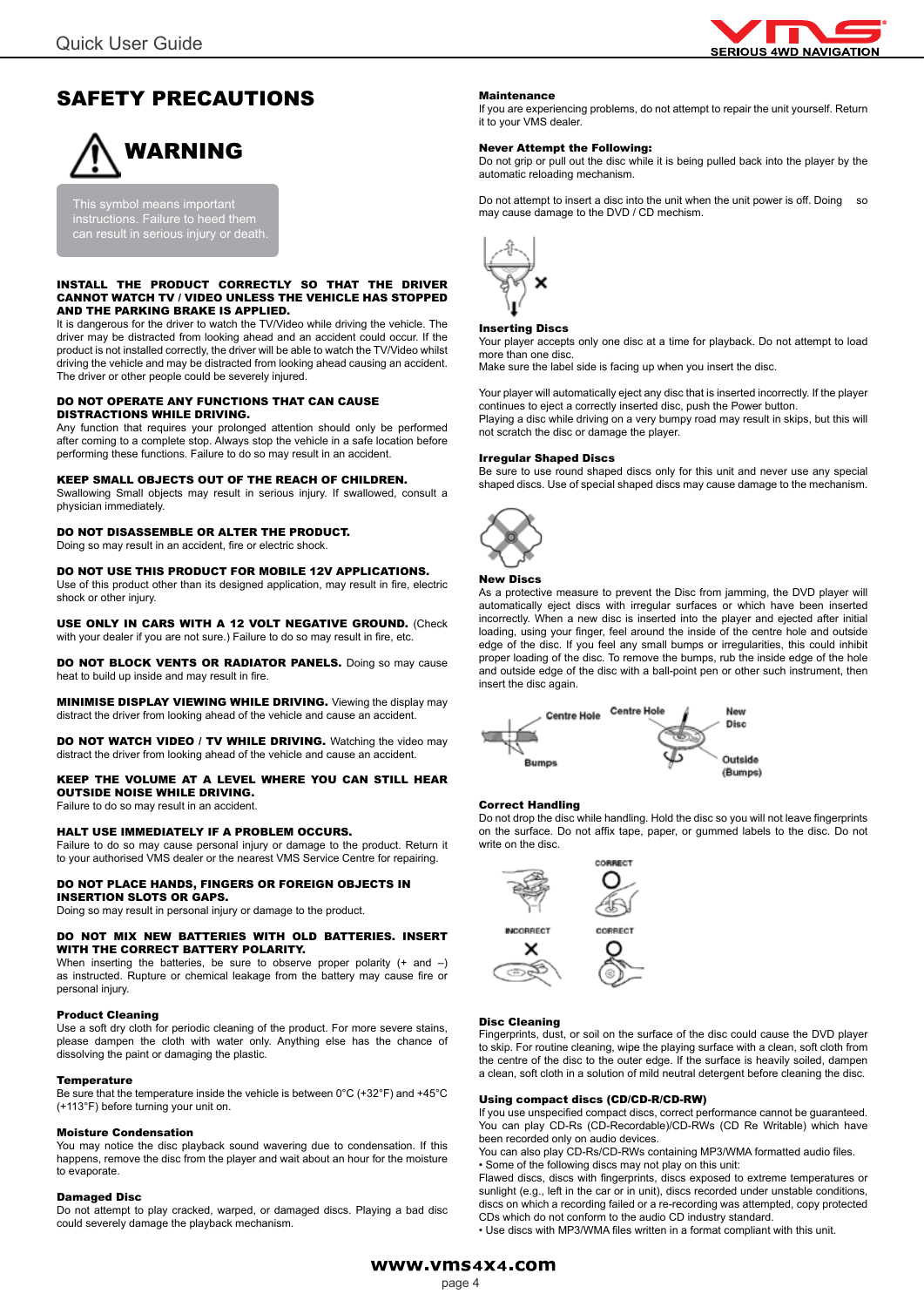

#### To customers using CD-R / CD-RW

• If a CD-R/CD-RW cannot be played, make sure the last recording session was closed (finalised).

• Finalise the CD-R / CD-RW if necessary, and attempt playback again.

#### Installation Location

Make sure the unit will not be installed in a location subjected to:

- Direct sun and heat
- High humidity and water • Excessive dust
- Excessive vibrations

#### BACK UP SD MEMORY CARD DATA

#### DATA REDUNDANCY

Memory Cards utilized in this product is of an automotive grade. However, data corruption may still occur. To ensure data redundancy, we recommend backing up the data onto a computer.

- Back up the original data.
- Back up your own data.

#### BACK UP DATA FROM MEMORY CARD TO A COMPUTER

1. Insert Micro SD card into a SD card reader on the computer. 2. In My Computer, the SD card will appear as a removable drive. For easy identification, all VMS Touring SD cards are programed to appear with a VMS icon.



3. Select all the data on the SD card & select COPY.

4. Paste the data on to the computer.

5. If the data on the SD card becomes corrupt, the sd card can be formatted and the backup data on the computer can be copied onto the card.

PLEASE NOTE: The data on the SD card is encrypted. Copying the data onto a different SD card is not possible. The system will only work with the genuine memory card.

Loss or corruption of data on the memory card is not covered under warranty. Ensure the data is backed up onto another form of media as soon as the possible.

If you are not sure on how to back up data contained on the memory card, contact your VMS dealer before any attempts are made. Backing up data is not VMS or the dealer's responsibility.

You may also request VMS to back up the DATA onto a DVD-R disk. A service charge of \$55 (excluding postage) apply. To access this service, contact us via email support@vms4x4.com

Business Hours: 9am to 5pm Monday to Friday, AEST.

VMS will not accept responsibility for items sent to the office that do not contain an RA number which, is given to you over the phone.

To request an RA number for warranty, please visit the VMS website, click on support, and press the "warranty request form" button.

#### Alternativly go to:

www.vms4x4.com/warranty\_request or visit your VMS dealer for assistance.

#### GPS OPERATION

The GPS console can launch both street & off road navigation software.

To access the GPS console, press [GPS] in the main menu.

#### GPS CONSOLE MENU





Off Road Navigation

**Street Navigation** 



**STREET NAVIGATION - Launches street nav. OFF ROAD GPS** - Launches the preset Off Road navigation software.

**SETUP** - Choose your default off-road navigation software to launch when the Off Road navigation icon is pressed. Default is MudMap

#### OFF ROAD GPS MENU (STREET AND TOPO UNITS ONLY)

| Choose your default Off Road navigation application |  |
|-----------------------------------------------------|--|
|                                                     |  |



The Off road GPS contains 3 applications, MudMap, Memory Map and Ozi Explorer (DEMO VERSION ONLY).

Once a software has been selected, it will automatically launch the next time GPS console starts.

To return to the GPS console when in either Street Nav or Off Road GPS, select the exit option in either software.

#### NAVIGATION SOFTWARE - MORE INFORMATION

Please refer to your GPS navigation manual provided for more information on how to use the GPS software. For further information please visit the VMS website.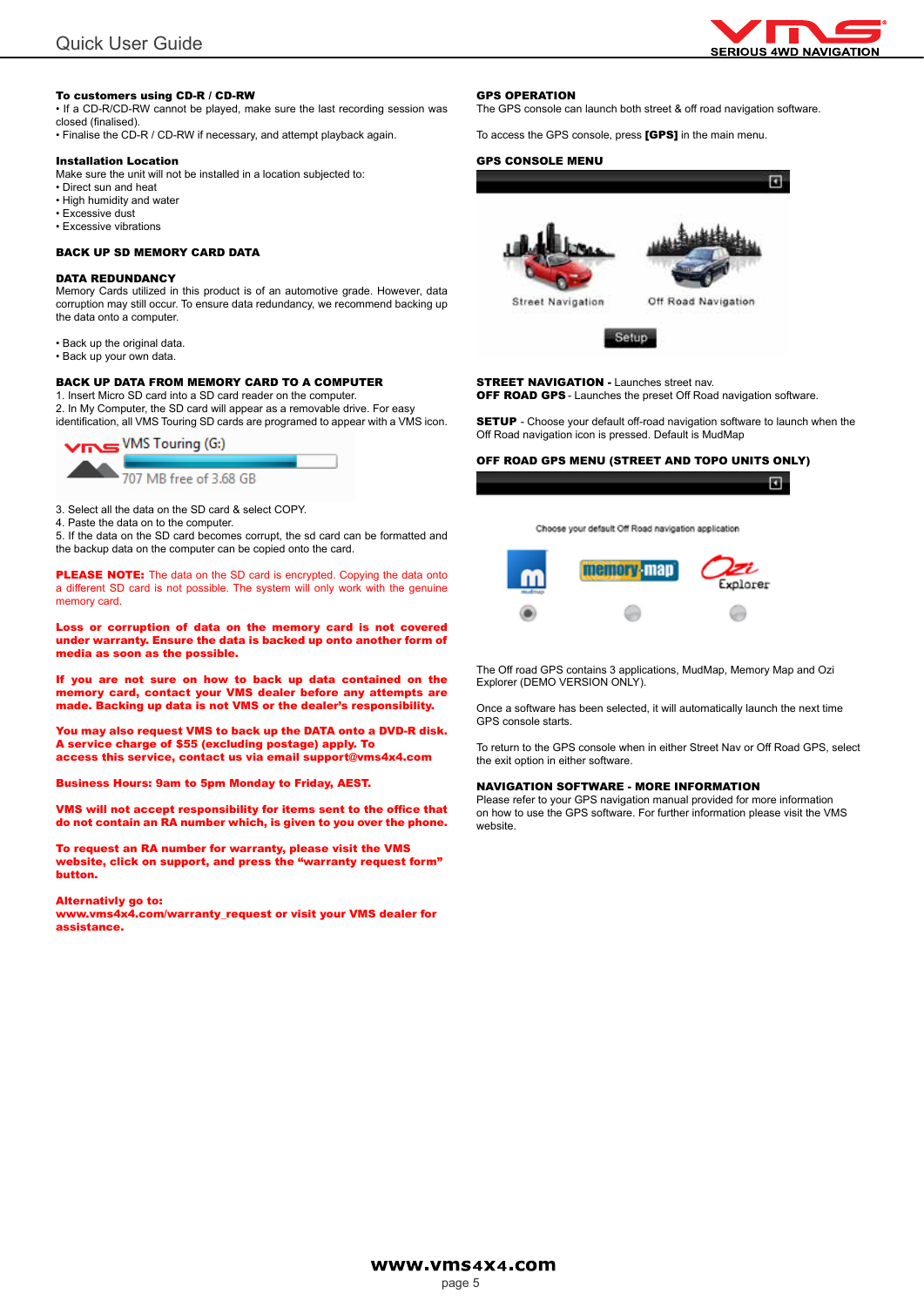

#### VMS Touring 7500 common interface buttons



#### FRONT PANEL CONTROLS - 7523 (EXAMPLE)

| No. | <b>Function</b>            | <b>Description</b>                                                                                      |
|-----|----------------------------|---------------------------------------------------------------------------------------------------------|
|     | PWR-VOL                    | Tune knob to increase / decrease volume.<br>Press to MUTE.<br>Press and hold to power on / off.         |
| 2   | <b>DIMM</b>                | Press to increase / decrease screen brightness.                                                         |
| 3   | AV                         | Cycles through all AV functions.                                                                        |
| 4   | $SEEK + / -$<br>Up or Down | Radio: Change station up or down.<br>CD/DVD: Change track up or down.<br>iPOD: Change track up or down. |
| 5   | <b>MENU</b>                | Go to System Menu.                                                                                      |
| 6   | <b>TUNE</b>                | Manually tune radio stations. Turn the knob to turn up or down in frequency.                            |
| 7   | OPEN / $\triangle$         | Ejects the CD / DVD                                                                                     |
| 8   | <b>NAVI</b>                | Display GPS console.                                                                                    |
| 9   | DEST.                      | In iGo street navigation, this will open the find place screen.                                         |
| 10  | <b>SETUP</b>               | Go to setup menu.                                                                                       |
| 11  | CARD                       | Open to insert or remove your micro SD card. (Included)                                                 |

#### FRONT PANEL CONTROLS - OTHER COMMON FUNCTIONS (FUNCTIONS VARIE BETWEEN MODELS)

| <b>FM</b>                 | Go to FM radio menu.                                                             |
|---------------------------|----------------------------------------------------------------------------------|
| <b>DVD</b>                | Go to DVD / CD menu.                                                             |
| <b>CDC</b>                | Go to CD changer menu.                                                           |
| DEST.                     | NO FUNCTION (FOR FUTURE EXPENDABILITY).                                          |
| LOCA.                     | Locks into your current location, (Function available only on Street Navigation) |
| <b>INFO</b>               | Go to info menu.                                                                 |
| $SCAN + / -$              | Tune radio station + or -                                                        |
| $\mathcal{O}(\mathbb{M})$ | Turn screen off / Mute audio                                                     |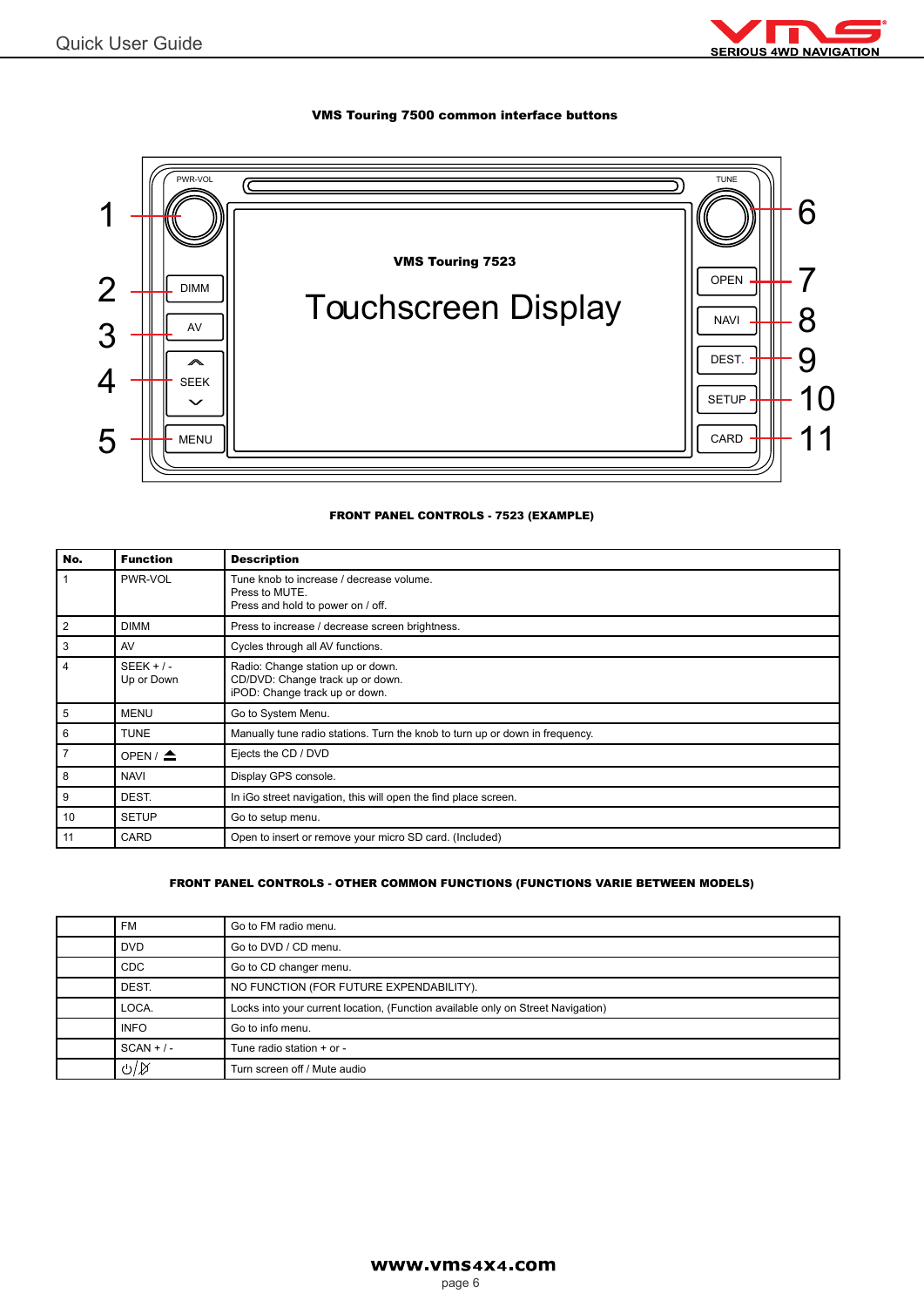#### POWERING ON/OFF

At key ignition, the system will automatically switch on. When the ignition is switched off, the system will power down. To manually power the system on or off, press and hold the [PWR/VOL] knob.

#### SYSTEM MENU

#### TO SELECT A FUNCTION, TOUCH THE SCREEN



**RETURN TO SYSTEM MENU:** To return to the main menu at any time, press the [MENU] button on the front fascia.

#### SYSTEM MENU FUNCTIONS

[DVD] - Play DVD/CD or connected USB flash memory. (Supported formats on USB: mp3 & WMA).

[CDC] - CD changer can be accessed via this icon (only when CDC is connected).

**[Radio]** - Operate FM or AM radio.

**[iPOD] or [AUX]** - Operate connected iPOD or AUX input. This icon can be changed in "SETUP" to perform either of these functions.

[TV] - (Not Available)

[GPS] - Enters the GPS console.

[R.ENT] / [BACK LCD] - Controls for rear seat entertainment. [BT] / [BLUETOOTH] Controls for Bluetooth phone connectivity.

[SETUP] - Configure system settings.

[INFO] - Displays TPMS & volt meter information. (No longer available)

[DARK / MIDDLE / BRIGHT] - Adjust LCD screen brightness.

[BLUE / ORANGE] - Toggles interface from Blue to Orange themes. Unit must be restarted by turning the acc on & off.

#### INSERTING A DISC

1. Place the disc in the loader slot and the system will automatically insert the disc into the loader.

#### EJECTING A DISC

#### 1. Press the [OPEN] button

2. Press the [OPEN] or [EJECT] button (depending on model) and the disc will automatically be ejected from the loader. Remove the disc.

#### MEMORY CARD

#### COMPATIBLE MEMORY CARDS

1GB, 2GB 4GB, 8GB class 4 micro sd cards are compatible.

All navigation software(s) and map(s) are stored on the memory card. Navigation will not operate without the memory card.

#### INSERT SD CARD

PLEASE NOTE: The memory card slot is directional. Ensure the card is in the correct orientation. Incorrect orientation can cause physical damage to the card slot.

Insert the card into the slot and press gently until the card locks into position.

#### REMOVE SD CARD

Press the Memory Card gently until card unlocks.

#### DVD/CD playback

1. Insert disc & select DVD/CD from the main menu.

The controls below are common to both CD, DVD & USB flash memory playback.



- Return to previous menu.



Select to play DVD or CD.



Select to play mp3 music from USB flash memory utilising standard DVD controls.



#### CD MENU

When an audio CD is inserted, the CD menu will appear.





- enable album repeat.



- enable random track selection.

**SCAN** 

- enable track scan, plays first 10 sec of every track on the cd.

#### TRACK LIST MENU

[TRACK LIST] - brings up a list of all available tracks on an audio CD (not mp3 CD).

| <b>DVD</b> |    | TRACK <sub>3</sub> | 1h2'30" | DBACK |
|------------|----|--------------------|---------|-------|
| 1          | 2  | 3                  | 4       | 5     |
| 6          | 7  | 8                  | 9       | 10    |
| 11         | 12 | 13                 | 14      | 15    |
| 16         | 17 | 18                 | 19      | 20    |

### DVD MENU

When a DVD is inserted, the DVD menu will appear.



www.vms4X4.com

#### page 7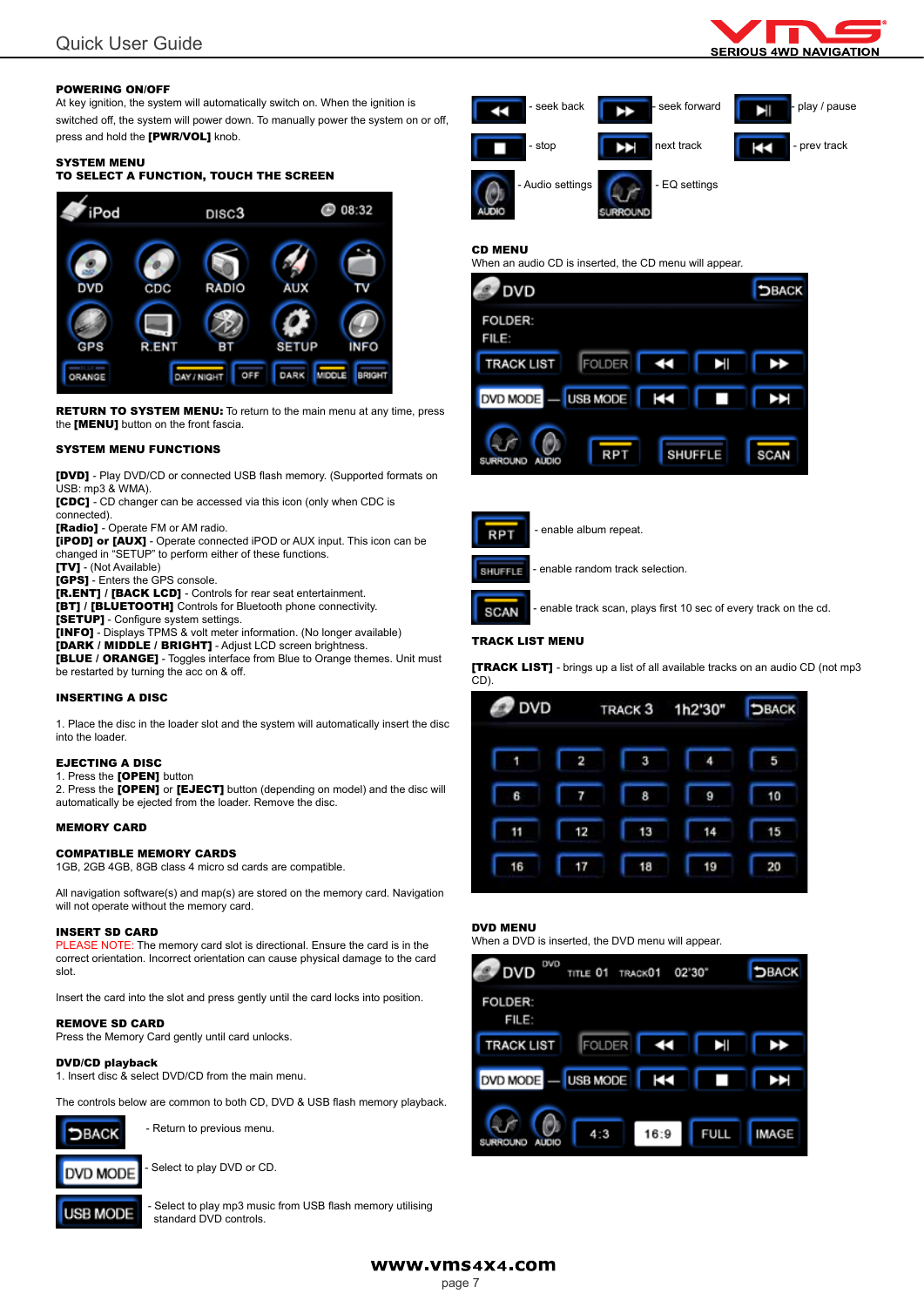



**IMAGE** activated while the vehicle is not in motion & the park brake is applied.

#### FM / AM RADIO

To access FM or AM radio, press the [RADIO] button in the Main Menu.



To switch between FM1 / FM2 / AM, press the corresponding icons.





5.

Audio settings **COLLEGE ALCOHOL** - EQ settings

6.

86.50MHz

#### SCAN AND STORE RADIO STATIONS

1. Press [SCAN] until the desired station appears. Press and hold the desired preset location and the station will be saved in this position.

2. Repeat the above for other stations.

**MUSIC RADIO** 

#### MANUALLY TUNING A RADIO STATION

If the automatic scan did not find a station, you can manually adjust the station by pressing the step up or down buttons.

#### BACK LCD (REAR SEAT ENTERTAINMENT)

The 7500 series is Rear Seat Entertainment ready. It has the ability to:

Send DVD video & audio to a display located at the rear of the vehicle. Rear Seat Passengers can watch a movie with wireless headphones. At the same time, navigation is displayed up front with either radio or iPOD playback through the vehicle sound system. All controls for rear seat dvd are accessible via the touch screen.

To access Rear Entertainment controls, press [BACK LCD] in the main menu.

**PLEASE NOTE:** Rear Entertainment option needs to be [ON] in the settings. If its not on, the mp3 menu will be displayed instead.

#### BACK LCD MENU



**[DVD]** play DVD/CD inserted in the 7000 series.

| - Play / Pause   | - Stop       |
|------------------|--------------|
| - Previous track | - Next track |

#### BLUETOOTH PHONE CONNECTIVITY

To access the Bluetooth Phone menu, press [BLUETOOTH] in the main menu.

#### PAIR YOUR PHONE

1: Press the  $\sqrt{P+RP}$  button.

A tip menu appears. You will need to ensure the "Bluetooth On" button is enabled.



2: On your mobile phone, enter the Bluetooth menu & search for a new device. Follow the on screen instructions.

3: Enter the password = 0000

4: The phone should now be paired.

If you phone does not pair, it may not be Bluetooth V2.0 compliant. Please contact the manufacturer of the mobile phone to obtain further information.

#### MAKING A PHONE CALL

A call can be made from either the handset or from the touch screen. Dialing from the handset: Dial from the handset as usual & the call will be connected to the hands free automatically.

Dialing from the touch screen: Enter the Phone number on the keypad using the touchscreen and press the dial button.

Dialing from recent history: Select the Phone number to call from the [RECENTS] menu, press the dial button on the touch screen.

Answering a phone call: Press the [DIAL] button.

Rejecting a phone call: Press the [REJECT] button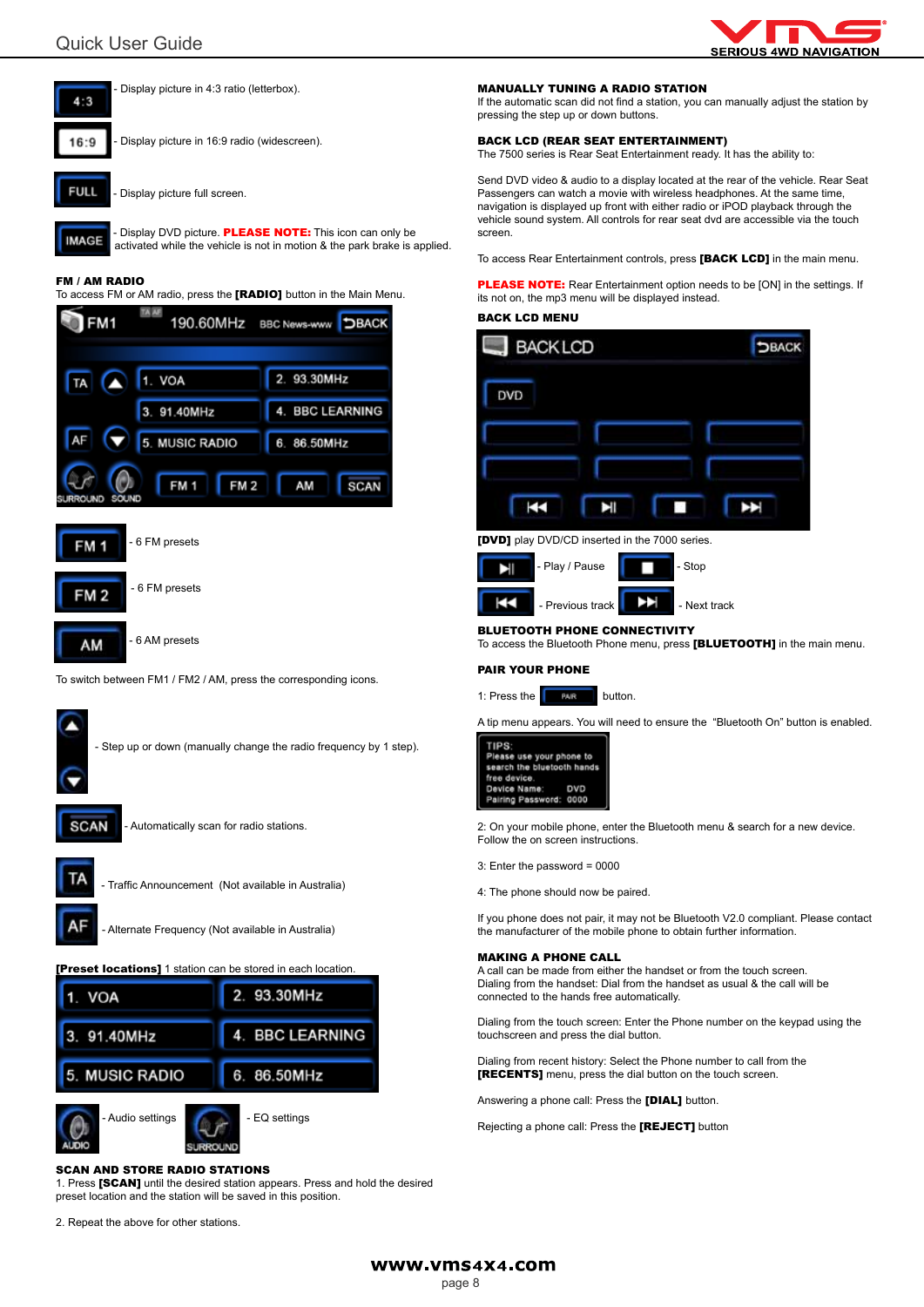

| <b>PHONE MENU</b>                                                    | - Delete call history                                                                                                                              |
|----------------------------------------------------------------------|----------------------------------------------------------------------------------------------------------------------------------------------------|
| <b>MOBILE</b><br><b>DBACK</b><br>CONNECTED<br>DIS-CONNECTED<br>孝     | CLEAR ALL<br>To call from these menus, select the phone number to call, then                                                                       |
| <b>ENTER PHONE NUMBER</b><br><b>CLEAR</b>                            | press the [CALL] button.                                                                                                                           |
| <b>HAND SET</b><br><b>RECORDS</b><br>3000<br>п<br>$2$ ABC            | - To access your mobile phones history and contacts press<br>Phone History<br>PHONE HISTORY                                                        |
| <b>HAND FREE</b><br>6 мю<br>5 <sub>4</sub><br>GH                     | <b>PHONE HISTORY MENU</b>                                                                                                                          |
| PAIR<br>8 <sub>TV</sub><br>9 wxyz<br>PORS                            | <b>RECORDS</b><br><b>DBACK</b><br><b>CAR HISTORY</b>                                                                                               |
| #<br>0<br>TURN-ON BT                                                 | <b>X MISSED CALLS</b><br>$\blacksquare$                                                                                                            |
| Keypad                                                               | RECEIVED CALLS                                                                                                                                     |
| $3$ DEF<br>2 <sub>ABC</sub>                                          | - DIALLED CALLS                                                                                                                                    |
| 5 <sub>302</sub><br>6 MNO<br>$4$ on                                  | SIM CONTACTS<br>▼<br>PHONE CONTACTS                                                                                                                |
| $9$ wx $xz$<br>8 <sub>TW</sub><br>7 PORS                             | Displays the MISSED calls from your mobile phone                                                                                                   |
| #<br>0                                                               | MISSED CALLS                                                                                                                                       |
| Connected phone name.                                                | Displays the RECEIVED calls from your mobile phone<br>RECEIVED CALLS                                                                               |
|                                                                      | Displays the DIALLED calls from your mobile phone<br>DIALLED CALLS                                                                                 |
| - Pair phone.<br>PAIR                                                | Displays your SIM CONTACTS from your mobile phone<br><b>SIM CONTACTS</b>                                                                           |
| - Handsfree mode is activated.<br><b>HAND FREE</b>                   | Displays your PHONE CONTACTS from your mobile phone<br>PHONE CONTACTS                                                                              |
| - Switch call back to handset.<br><b>HAND HELD</b>                   | <b>IPOD OPERATION</b>                                                                                                                              |
| <b>BLUETOOTH ON</b><br>- Turn Bluetooth On/Off.                      | Ensure iPOD is connected to the iPOD cable. To access the iPOD menu, press<br>[iPOD] in the main menu.                                             |
|                                                                      |                                                                                                                                                    |
|                                                                      | <b>IPOD MENU</b>                                                                                                                                   |
| - End / Reject call.<br>- Dial / Accept call.                        | iPod<br><b>DBACK</b>                                                                                                                               |
| - Access RECORDS / CALL HISTORY.                                     | ") TRACK:                                                                                                                                          |
| <b>RECORDS</b>                                                       | ARTIST:                                                                                                                                            |
| DELETE<br>Delete / Backspace.<br>BT Connection status.<br>CCONNECTED | ALBUM:                                                                                                                                             |
| [RECORDS] MENU                                                       | ž<br><b>CONNECTED</b><br>EI                                                                                                                        |
| RECORDS PHONE HISTORY<br>CLEAR ALL DBACK                             | <b>SHUFFLE</b><br><b>RPT</b><br><b>SEARCH</b><br>ALI <sub>D</sub>                                                                                  |
| - DIALLED CALLS<br><b>RECEIVED CALLS</b>                             | Current artist name.<br>- Current track name.<br><b>O</b> ALBUM:<br>TRACK:                                                                         |
| ٠<br>$\blacktriangle$                                                | Current album name.<br><b>ARTIST:</b>                                                                                                              |
| $\overline{\mathbf{2}}$<br>$\overline{2}$                            | Ы<br>Next / Previous.<br>- Play / pause.                                                                                                           |
| $\overline{3}$<br>3                                                  | Œ<br>- Previous Track.<br>ÞЭ<br>- Next Track.                                                                                                      |
| и<br>4                                                               | - If enabled, the ipod will be fully controlled on the VMS unit<br><b>CONNECTED</b><br>with on screen controls.                                    |
| <b>Received calls history</b><br><b>Dialled calls history</b>        | - If disabled, the iPOD can be controlled directly from its own<br><b>CONNECTED</b><br>controls while connected to the system. The ipod will still |
| RECEIVED CALLS<br>- DIALLED CALLS                                    | charge, and the audio will still out via your vehicles speakers.                                                                                   |
| $\overline{2}$<br>$\overline{2}$                                     | SHUFFLE<br>- Press to shuffle your playlist                                                                                                        |
| 3<br>3                                                               | - Press to loop the playback of your playlist<br><b>RPT</b>                                                                                        |
|                                                                      | Press to search the ipods database of songs<br><b>SEARCH</b>                                                                                       |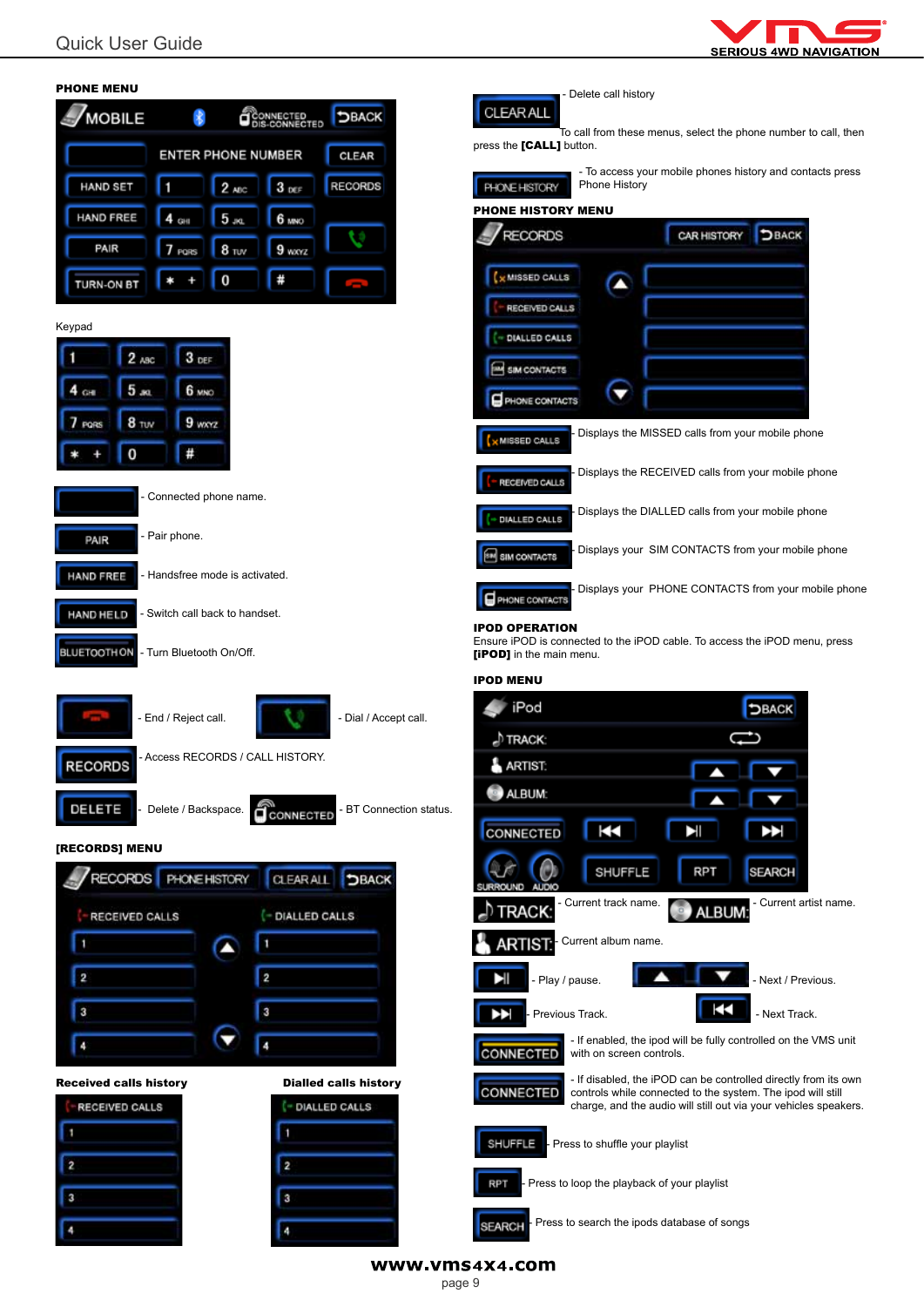

Audio settings **COLLEGAN ALL AUDIO SETTING** 

#### iPOD SEARCH MENU



PLAYLIST SEARCH - Search for a Playlist and play related songs. ARTIST SEARCH - Search for an artist and play related songs. ALBUM SEARCH - Search for an album and play related songs. TRACK SEARCH - Search and play for a song / track.

#### SETUP MENU

To access the setup menu, press [SETUP] in the main menu.

## SETUP MENU PAGE 1  $\overline{ }$

| $M \geq 10P$           | <b>UNUDIVALE I UUUN III IN EALIE</b> |    | <b>DBAGN</b> |
|------------------------|--------------------------------------|----|--------------|
| AUTO SWITCH TO GPS     |                                      | ON | OFF          |
| <b>BRAKE CHECK</b>     |                                      | ON | OFF          |
| <b>WHEEL CONTROL</b>   |                                      | ON | OFF          |
| <b>GPS VOICE</b>       |                                      | ON | OFF          |
| <b>HEADLIGHT CHECK</b> |                                      | ON | OFF          |

——

NEXT - press to access next / previous page of setup

CALIBRATE TOUCH - Calibrate the touch screen panel, The touch screen requires recalibration from time to time.

AUTO SWITCH TO GPS - If turned on, any menu option outside the GPS will return to the GPS console automatically after 15 seconds.

BRAKE CHECK - If turned on and correctly wired, DVD Videos will not be able to be displayed unless the handbrake is on.

WHEEL CONTROL - If turned on, this will enable the steering wheel controls for your vehicle. Steering wheel code may be required.

GPS VOICE - If turned on, the GPS Audio will be enabled while in a menu outside the GPS.

HEADLIGHT CHECK - If turned on and correctly wired, the buttons will illuminate if the vehicles headlights are turned on.

AUTO DISPLAY GPS SCREEN - Toggles auto display GPS screen (10 secs) on/off. DEFAULT = OFF.

GPS AUDIO - Toggles GPS sound on/off. DEFAULT = ON.

#### SETUP MENU PAGE 2

| $\boldsymbol{a}$ setup | <b>PREV NEXT DBACK</b> |     |
|------------------------|------------------------|-----|
| iPod                   | ON                     | OFF |
| <b>REARVIEW CAMERA</b> | ON                     | OFF |
| 24 HOURS CLOCK         | ON                     | OFF |
| STATE RADIO            | $\ddot{\mathbf{v}}$    | Þ   |
| <b>START VOLUME</b>    |                        |     |

NEXT / PREV - press to access next / previous page of setup

**iPOD** - Toggles iPOD integration on/off. If this option is OFF, the iPOD icon in the main menu turns into a AUX icon. DEFAULT = ON.

REARVIEW CAMERA - If turned on and correctly wired, when you engage the reverse gear, the vehicles reverse camera will be displayed.

24 HOUR CLOCK - If turned on, the main menu's clock will be displayed in 24 hour format.

**STATE RADIO** - Will change the radio's frequency jump increments when seeking a station. Country dependent. For Australia leave blank or set to China.

START VOLUME - Set to either remember the vehicles last volume setting upon restart of the unit, or set to a preset starting volume. Volume range 10-40

SETUP MENU PAGE 3

| <b>P</b> seTUP              | SYSTEM RESET | <b>PREV</b>      | <b>DBACK</b> |
|-----------------------------|--------------|------------------|--------------|
| WHEEL BUTTONS               | No wheel key | $\blacktriangle$ |              |
| <b>CONTROL PANEL LIGHTS</b> | Auto         | ↶                |              |
| <b>SYSTEM TIME</b>          |              | <b>TIME SET</b>  |              |
|                             |              |                  |              |
|                             |              |                  |              |

PREVIOUS - press to access next / previous page of setup

WHEEL BUTTONS - Steering wheel code. Must be matched to vehicle to ensure proper operation.

CONTROL PANEL LIGHTS (4-20) - Set the Front fascia backlight intensity.  $=$  MIN  $/$  20  $=$  MAX.

**SYSTEM TIME** - Set the system time, displayed on the main menu.

**SYSTEM RESET** - Resets the system.

#### INFO MENU (TPMS) NOT AVAILABLE

TPMS (TYRE PRESSURE MONITORING SYSTEM) is not available.

#### REVERSE CAMERA OPERATION

When a receiver camera is connected to the 7500 series, select reverse gear & the camera image will automatically be displayed.

When the video signal for reverse camera is not connected, the following warning will be displayed. Check the video signal input from the camera to the system.

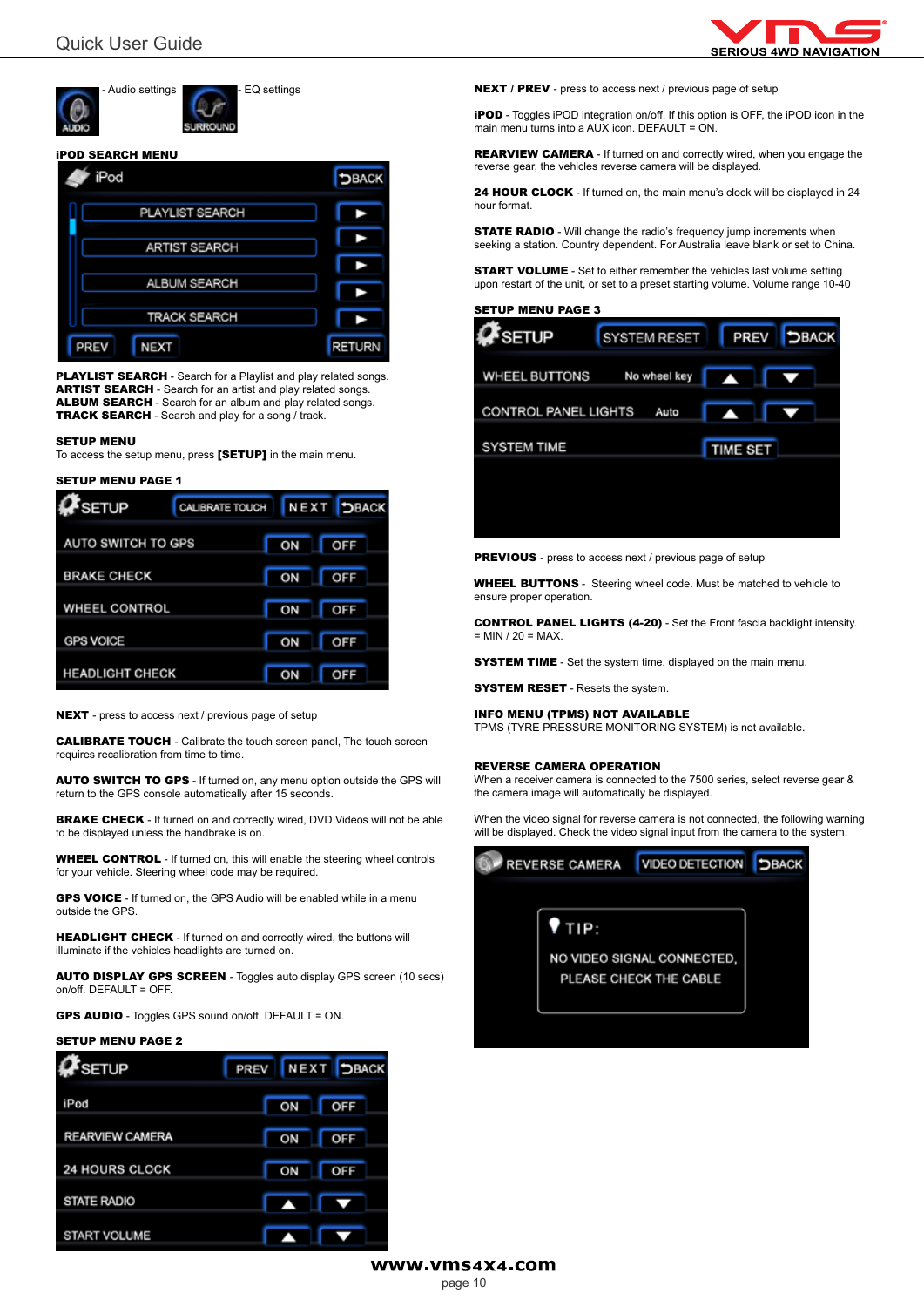

#### IMPORTANT INFORMATION

MAP DATA INFORMATION: One of the goals of the product is to provide customers with the most complete and accurate cartography that is available to us at a reasonable cost. Along with VMS' extensive field work, we use a combination of governmental and private data sources, which we identify in product literature and copyright messages displayed to the consumer. Virtually all data sources contain some inaccurate or incomplete data. In some countries, complete and accurate map information is either not available of is prohibitively expensive.

#### DECLARATION OF CONFORMITY

Hereby, VMS declares that this product is in compliance with the essential requirements and other relevant provisions of Directive 1999/5/EC. FCC Compliance This product has been tested and found to comply with Part 15 of the FCC interference limits for Class B digital devices FOR HOME OR OFFICE USE. These limits are designed to provide reasonable protection against harmful interference in a residential installation, and are more stringent than 'outdoor' requirements.

Operation of this device is subjected to the following conditions: (1) this device may not cause harmful interference, and (2) this device must accept any interference received, including interference that may cause undesired operation. This product does not contain any user-serviceable parts. Repairs should only be made by an authorised VMS service centre. Unauthorised repairs or modifications could result in permanent damage to the equipment, and void your warranty and your authority to operate this device under Part 15 regulations.

#### WARRANTY TERMS AND CONDITIONS

#### Limited Warranty

1. This VMS product is warranted to be free from defects in materials or workmanship for 12 month from the date of purchase. Within this period, VMS will, at its sole option, repair or replace any components that fail in normal use. Such repairs or replacement will be made at no charge to the customer for parts or labour, provided that the customer shall be responsible for any transportation costs. This warranty does not cover failures due to abuse, misuse, accident, or unauthorised alterations or repairs. Batteries included are not covered by any warranty.

2. This warranty is valid only for Products purchased new and unused in Australia or New Zealand from VMS AUSTRALIA, or an authorised dealer. The customer must provide the original proof of purchase from one of those organisations to receive any services under this warranty.

3. This warranty only applies where a HARDWARE defect has arisen, wholly or substantially, as a result of faulty manufacture, parts or labor. The warranty does not apply where damage is caused by other factors, including without limitation:

(a) Normal wear and tear. (b) Abuse, mishandling, accident or failure to follow operating instructions.

(c) Incorrect installation.

(d) Exposure to liquid or infiltration of foreign particles.

(e) Servicing or modification of the product by any one other than by VMS AUSTRALIA .

(f) Use of product with other accessories, attachments, product supplies, parts or devices (including batteries, memory cards) that do not conform to VMS specifications; or

(g) Shipment or other transit.

(h) Faulty units may only be replaced with a new unit provided the unit is returned to your authorised dealer within 7 days. After this 7 day period, units will be repaired.

#### 4. This warranty does not cover:

(a) 3rd party software(s) such as navigation application(s) and map data packaged with the product. For software & data warranty term and conditions, refer to the EULA contained in the software package.

(b) The replacement of any consumable such as batteries.

- (c) The cost of transit of the Product to or from VMS AUSTRALIA.
- (d) Repair or replacement of any Product damaged during transit to or from VMS; or
- (e) Any loss or consequential damage incurred while the Product is being repaired; or
- (f) installation and uninstallation labour cost

(g) Loss of data stored on the SD card or internal memory. It is the users responsibility to backup any data contained on the card and this include navigation software applications and user's own data.

THE WARRANTIES AND REMEDIES CONTAINED HEREIN ARE EXCLUSIVE AND IN LIEU OF ALL OTHER WARRANTIES EXPRESSED, IMPLIED, OR STATUTORY, INCLUDING ANY LIABILITY ARISING UNDER ANY WARRANTY OF MERCHANTABILITY OR FITNESS FOR A PARTICULAR PURPOSE, STATUTORY OR OTHERWISE. THIS WARRANTY GIVES YOU SPECIFIC LEGAL RIGHTS, WHICH MAY VARY FROM STATE TO STATE. IN NO EVENT SHALL VMS BE LIABLE FOR ANY INCIDENTAL, SPECIAL, INDIRECT, OR CONSEQUENTIAL DAMAGES, WHETHER RESULTING FROM THE USE, MISUSE, OR INABILITY TO USE THIS PRODUCT OR FROM DEFECTS IN THE PRODUCT.

Some states do not allow the exclusion of incidental or consequential damages, so the above limitations may not apply to you. VMS retains the exclusive right to repair or replace the unit or software or offer a full refund of the purchase price at its sole discretion. SUCH REMEDY SHALL BE YOUR SOLE AND EXCLUSIVE REMEDY FOR ANY BREACH OF WARRANTY. To obtain warranty service, contact your local VMS dealer or call VMS product support to obtain a WARRANTY CLAIM report. Complete the report in full & Fax ( +61 3 9587 8040) the form to VMS for approval. Once approved, VMS will issue a RA number & shipping instructions. Securely pack the unit and a copy of the original sales receipt, which is required as the proof of purchase for warranty repairs. Write the RA number clearly on the outside of the package. Send the unit, freight charges prepaid to any VMS service centre.

Online Auction Purchases: Products sold through online auctions are not eligible for rebates or other special offers from VMS. Online auction confirmations are not accepted for warranty verification. To obtain warranty service, an original or copy of the sales receipt from the original retailer is required. VMS will not replace missing components from any package purchased through an online auction.

> www.vms4x4.com page 11